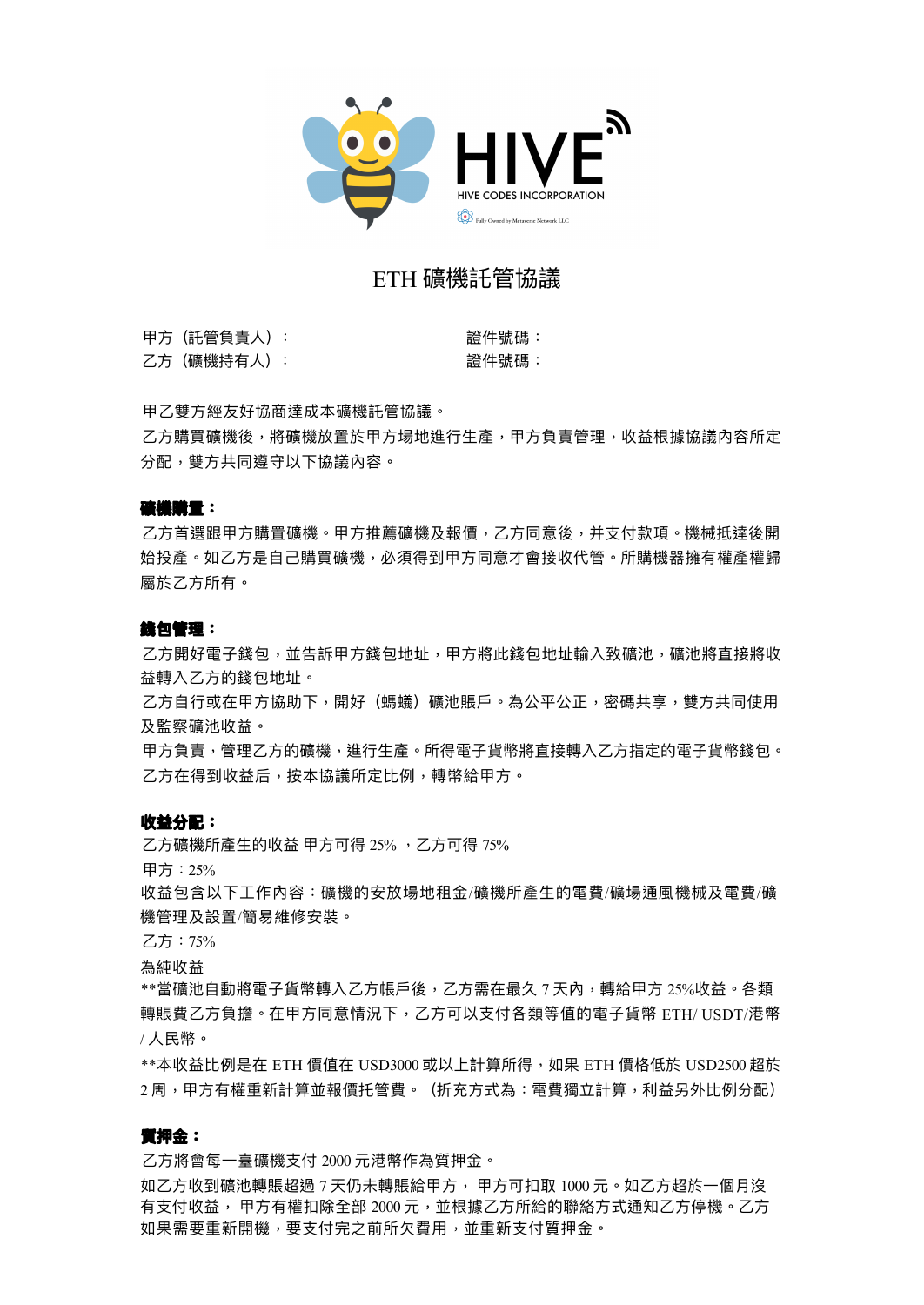

甲方有權在停機後使用該機,收益全部歸屬甲方。

### 機器損壊及維修

機器損壞情況。維修成本乙方負責。甲方會代為檢查並聯絡維修,向乙方報價損壞部件價格。 乙方同意後,甲方會開始訂貨並進行維修,或安排有關廠家進行維修。甲方只負責簡易維修, 如有特殊繁複維修⼯作, 甲⽅在報價后,將斟量收取⼯本費。

#### 特殊及極端情況處理:

- 乙方有權向甲方提出暫停生產,按停機天數 支付 HKD300/月/台,為場地擺放費用。

- 乙方可以轉擁有權或變更礦池,各類重新設定費用,每次 HKD500/台

-如乙方超於 12 個月未支付費用或失聯,視爲放棄產權, 甲方有全權處理該礦機。

- 甲方會盡全力避免任何已經考慮到會發生的意外情況,但不會承擔一些不可抗力因素: 暴 動/戰爭/火災等損失。

## 委託協議結束 或 取回礦機方式:

乙方提前兩周通知甲方結束協議。 甲方停機變並打包好礦機。乙方派人來收取。 所有運輸費用,乙方負責。如有特殊包裝安排,或繁複聯絡工作,甲方將斟量收取手續費。 乙方必須結清所有費用及分配收益, 甲方才會放行機器。

如遇糾紛,雙方商討解決,如不能解決,將在香港特別行政區法院進行仲裁。

甲⽅簽名: ⼄⽅簽名:

⽇期:2022 年 ⽉ ⽇ ⽇期:2022 年 ⽉ ⽇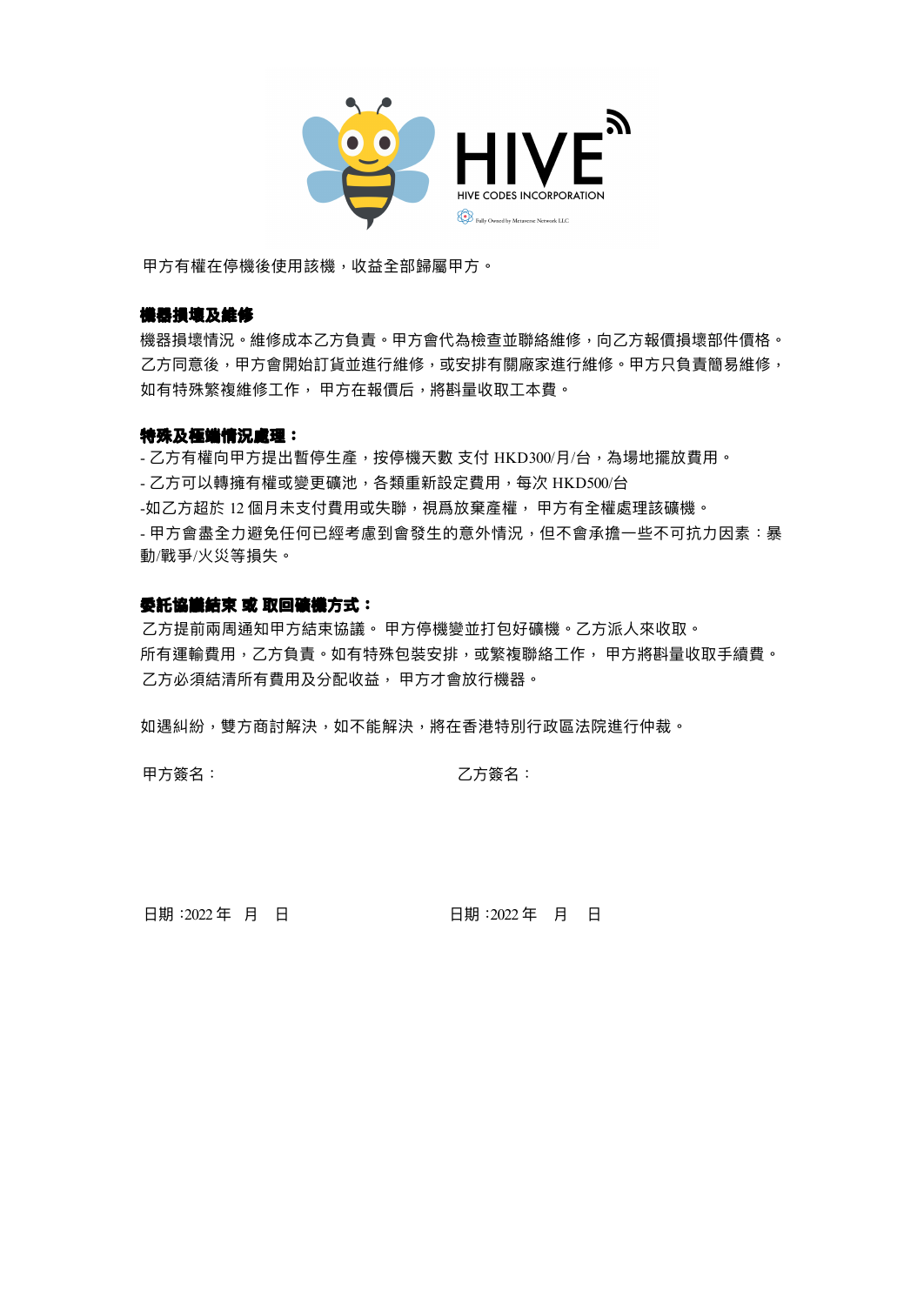

# **ETH Mining Machine Custody Agreement**

Party A (trusteeship principal):

Party B (miner holder):

Party A Certificate No.:

Party B Certificate No.:

Party A and Party B have reached an agreement on custody of mining machines through friendly negotiation.

After Party B purchases the mining machine, Party B shall place the mining machine on Party A's site for operations. Party A shall be responsible for management, and the income shall be distributed according to the contents of the agreement. Both parties shall jointly abide by the following contents of the agreement.

Purchase of mining machinery:

Party B is preferred to purchase mining machines from Party A. Party A shall recommend mining machines and offer, and Party B shall pay the money after Party B agrees. The machinery will be put into operation after arrival. If Party B purchases the mining machine by itself, it must obtain the consent of Party A before receiving it for custody. The ownership of the purchased machine belongs to Party B.

Wallet management:

Party B shall open the electronic wallet and tell Party A the wallet address. Party A shall input the wallet address into the ore pool, and the ore pool will directly transfer the income to Party B's wallet address.

Party B shall open the (ANT) mine pool account by itself or with the assistance of Party A. For the sake of fairness, password sharing, both parties shall jointly use and monitor the income of the mine pool.

Party A is responsible for the management of Party B's mining machinery and production. The obtained e-money will be directly transferred to the e-money wallet designated by Party B. After receiving the income, Party B shall transfer money to Party A according to the proportion specified in this agreement.

Income distribution:

Party A spilt 25% and Party B spilt 75% of the income generated by Party B's mining machine

Party A: 25%

The income includes the following work contents: the rent of the ore machine placement site / the electricity fee generated by the ore machine / the mine ventilation machinery and electricity fee / the management and setting of the ore machine / simple maintenance and installation.

Party B: 75%

Net income

\*\*After the ore pool automatically transfers the electronic currency to Party B's account, Party B shall transfer 25% of the income to Party A within 7 days at most. All transfer fees shall be borne by Party B. With the consent of Party A, Party B can pay various equivalent electronic currencies ETH/ USDT/ HKD / RMB.

\*\*The income ratio is calculated when the ETH value is USD3000 or above. If the ETH price is lower than USD2500 for more than 2 weeks, Party A has the right to recalculate and quote the custody fee. (the charging method is: the electricity charge is calculated independently and the benefits are distributed in another proportion)

Pledge deposit:

Party B will pay HK \$2000 as a deposit for each mining machine.

If Party B fails to transfer to Party A after receiving the ore pool transfer for more than 7 days, Party A may deduct 1000 yuan. If Party B fails to pay the income within one month, Party A has the right to deduct all 2000 yuan and notify Party B to stop the machine